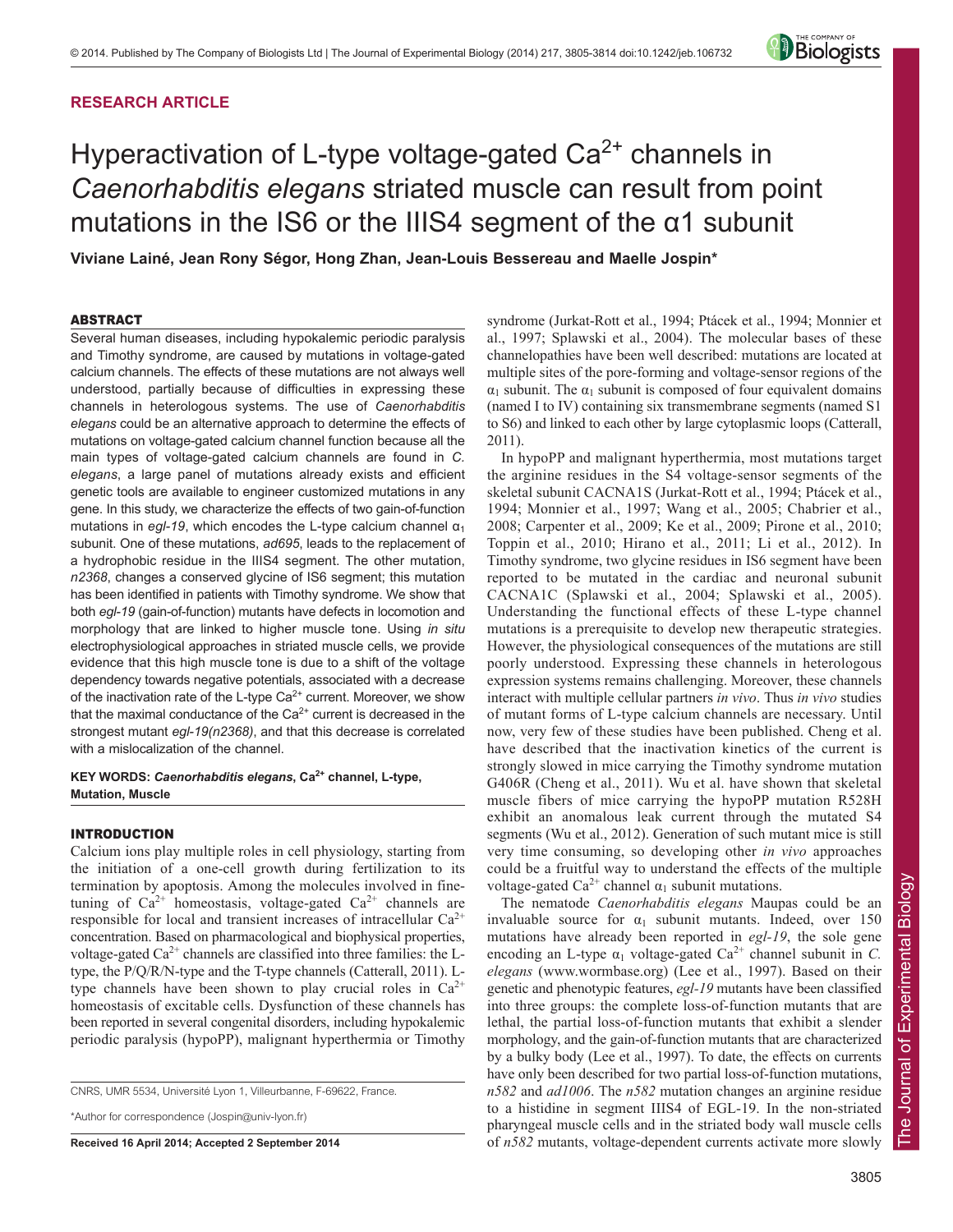than those of wild-types and their voltage dependency is shifted towards positive potentials (Jospin et al., 2002; Shtonda and Avery, 2005; Gao and Zhen, 2011). In body wall muscle cells of *ad1006* mutants, voltage dependency is also shifted towards positive potentials and the current amplitude is decreased (Gao and Zhen, 2011). The functional effects of two gain-of-function mutations, *n2368* and *ad695*, have also been partially investigated: action potentials have been monitored in pharyngeal and body wall muscle cells (Lee et al., 1997; Gao and Zhen, 2011; Liu et al., 2011), and  $Ca^{2+}$  transients have been measured in the pharynx (Kerr et al., 2000). However, these studies have led to conflicting results: Gao and Zhen have shown that action potentials of *ad695* mutants are similar to those of wild-type (Gao and Zhen, 2011), whereas Liu et al. reported action potentials with longer duration and amplitude (Liu et al., 2011).

Here we describe the functional effects of *egl-19(n2368)* and *egl-19(ad695)* gain-of-function (*gf* ) mutations in striated body wall muscle cells of *C. elegans*. By phenotypic and pharmacological analysis, we show that the bulky phenotype of these gain-of-function mutants is correlated with decreased locomotion, partially caused by the hypercontraction of striated body muscles. With *in situ* patchclamp recordings we provide evidence that the hypercontraction of the muscles is due to the hyperactivation of L-type channels: the voltage dependency is shifted towards more negative potentials and the inactivation is altered. We also demonstrate that the amplitude of the voltage-dependent Ca2+ current is decreased in *n2368* mutants, partially due to the membrane mislocalization of the mutant channel.

#### RESULTS

# egl-19(gf) mutants exhibit morphological and locomotion defects

As previously described (Lee et al., 1997), we found that *egl-19(ad695)* and *egl-19(n2368)* mutants were shorter than, but as wide as, wild-type animals (Fig. 1A). We quantified this size change by measuring the length and width of young adults. *egl-19(ad695)* and *egl-19(n2368)* animals were, respectively, 20 and 30% shorter than wild-type, but barely thinner (Fig. 1B). We used the width/length ratio as an indicator of body morphology (Spooner et al., 2012): a low ratio corresponds to a slender body, whereas a high ratio indicates a thickset morphology. The width/length ratios of both *egl-19(gf )* alleles are significantly higher, with *egl-19(n2368)* being greater than *egl-19(ad695)*. Both strains have a stocky body shape.

We then tested whether the stocky morphology of *egl-19(gf )* was correlated with locomotion defects. Worm locomotion was observed in liquid where animals thrash vigorously, flexing and bending their bodies. Quantification of body bends showed that this form of locomotion was reduced in both *egl-19(gf )* mutants (Fig. 1C), but more strikingly for the *n2368* strain (90% decreased). In addition, we observed that swimming of *egl-19(gf )* mutants was altered: these worms were not bending on either side like wild-type, but rather tended to curl up. We thus showed that besides morphological defects, *egl-19(gf )* worms showed quantitative and qualitative locomotion defects.

# egl-19(gf) phenotype results from a high muscle tone

In their initial study, Lee et al. (Lee et al., 1997) suggested that the morphological defect of *egl-19(gf)* worms was due to a high



**Fig. 1.** *egl-19(gf )* **mutants exhibit defects in body**

**morphology and locomotion in** *Caenorhabditis elegans***.** (A) Representative pictures of wild-type, *egl-19(ad695)* and *egl-19(n2368)* animals. Animal heads are left, ventral sides are up. Scale bar: 100 μm. (B) Morphologic data for wild-type (*N*=31), *egl-19(ad695)* (*N*=31) and *egl-19(n2368)* (*N*=30) animals. Length was measured from the head to the region of the tail where the diameter reaches 10 μm. The length of *egl-19(gf )* mutants was significantly reduced [Kruskal–Wallis test, *P*<0.0001; Dunn's post tests: *egl-19(ad695)*/*egl-19(n2368)*, *P*<0.01; *P*<0.001 for the others]. Width was measured just behind the vulva region and was reduced in *egl-19(n2368)* worms [Kruskal–Wallis test, *P*=0.002; Dunn's post tests: wildtype/*egl-19(n2368)*, *P*<0.01; *P*>0.05 for the others]. The ratio width/length was higher in *egl-19(gf )* mutants compared with that of wild-type (ANOVA, *P*<0.0001; Bonferroni post tests: *P*<0.001 for all). Mean values ± s.e.m. are plotted. (C) Locomotion analysis of wild-type and *egl-19(gf )* mutants. Locomotion was assayed by counting the number of thrashes per minute in liquid medium at room temperature (20°C) of 20 young adults for each strain. The number was reduced in *egl-19(gf )* mutants [Kruskal–Wallis test, *P*<0.0001, Dunn's post tests: wild-type/*egl-19(ad695)*, *P*<0.01; *P*<0.001 for the others]. Mean values ± s.e.m. are plotted. Asterisks indicate a significant difference.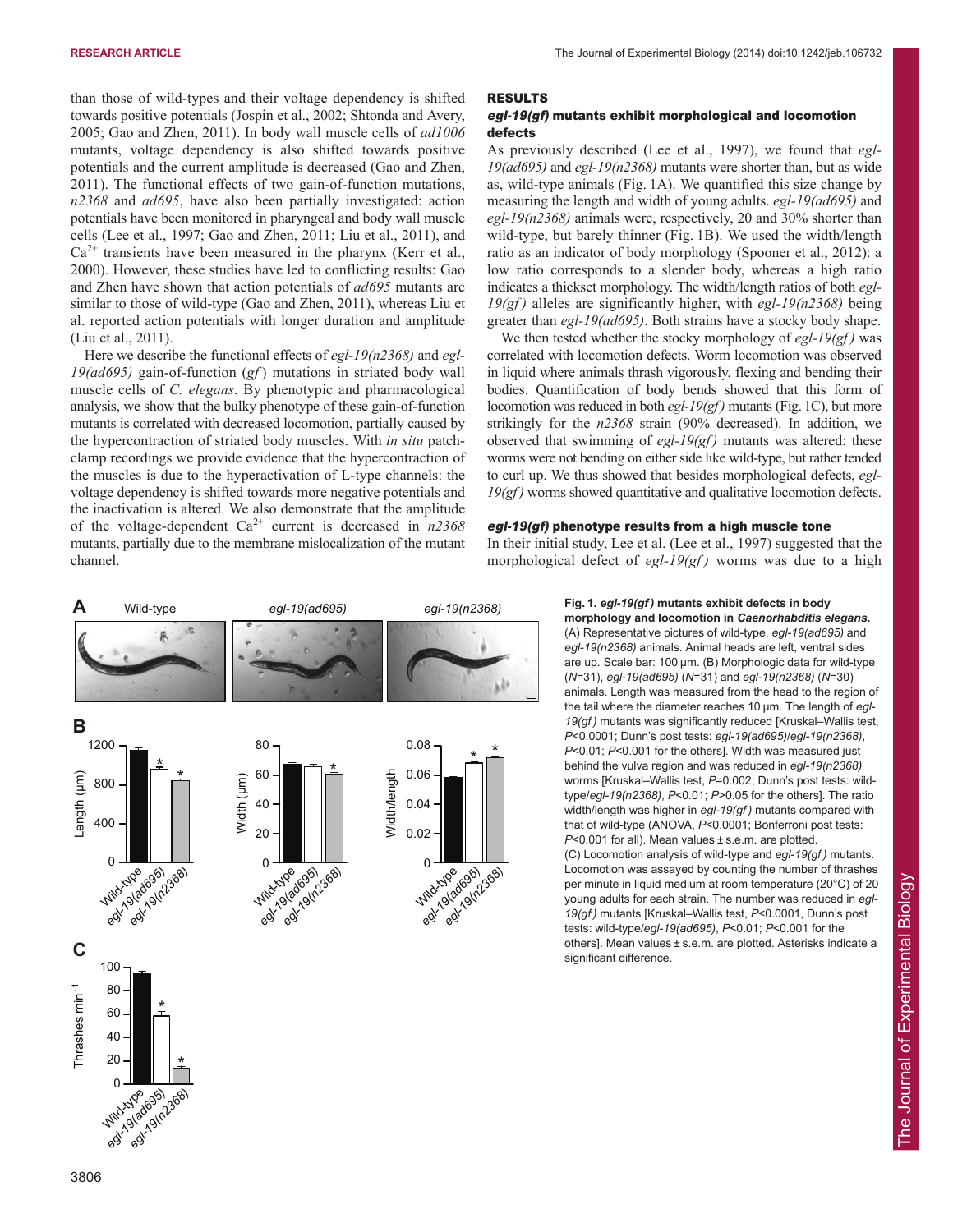muscle tone. However, because *egl-19* has been shown to be involved in worm development (Tam et al., 2000; Moghal et al., 2003; Bauer Huang et al., 2007), a developmental failure could also explain the shorter size of the gain-of-function mutants. To test whether *egl-19(gf)* mutants are indeed hypercontracted, we carried out a set of pharmacological tests, adapted from Petzold et al. (Petzold et al., 2011). We took advantage of the double innervation of *C. elegans* muscles, coming from GABA and acetylcholine motor neurons, to pharmacologically induce either hypercontraction or relaxation of wild-type and *egl-19(gf )* animals. Worms were exposed to  $0.1$  mmol  $I^{-1}$  levamisole, a cholinergic agonist increasing muscle tone, for 30 min. As expected for a hypercontracting drug, the levamisole induced an increase of the width/length ratio for the three strains (Fig. 2A). To compare the drug responsiveness of each strain, the width/length ratio of each worm prior to treatment was subtracted from the ratio of the same worm after the 30 min treatment, and this variation was then normalized to the ratio prior to treatment, to give the levamisole-induced contraction percentage. If *egl-19(gf)* strains are already hypercontracted, they should contract less in response to levamisole. We observed that levamisole indeed affected the body morphology of wild-type animals more than that of *egl-19(gf )* mutants: after the levamisole treatment the width/length ratio varied by 24% in wild-types, whereas variations of 14 and 17% were observed in *egl-19(ad695)* and *egl-19(n2368)* mutants, respectively (Fig. 2B). Conversely, the aptitude of body wall muscles to relax was measured upon a 30 min treatment with  $10 \text{ mmol } l^{-1}$  muscimol, a GABAergic agonist inducing muscle relaxation. As expected, a decrease of the width/length ratio after muscimol treatment was observed in the three strains (Fig. 2C). The width/length ratio of each worm after the 30 min treatment was subtracted from the ratio prior to treatment of the same worm, and this variation was then normalized to the ratio prior to treatment, to give the muscimol-induced relaxation percentage. If *egl-19(gf )* worms are hypercontracted, they should relax more than wild-type animals in the presence of muscimol. Muscimol was found to have a stronger effect on *egl-19(gf)* worms compared with wild-type: after the muscimol treatment, the width/length ratio varied by 5% in wild-type, whereas variations of 7 and 11% were observed in *egl-19(ad695)* and *egl-19(n2368)* mutants, respectively (Fig. 2D). The decrease of levamisole-induced contraction and the increase of muscimolinduced relaxation in both *egl-19(gf )* mutants are in agreement with a hypercontracted basal state.

# Voltage-gated Ca<sup>2+</sup> channels are hyperactive in egl-19(gf) striated muscles

Using the whole-cell configuration of the patch-clamp technique in the presence of  $K^+$  channel blockers, we investigated the properties of  $Ca^{2+}$  currents from body wall muscle cells of dissected wild-type, *egl-19(ad695)* and *egl-19(n2368)* worms. Muscle cells were depolarized by 200 ms steps from a holding potential of −60 mV. As previously described (Jospin et al., 2002), voltage-dependent  $Ca^{2+}$ currents recorded from wild-type animals displayed a biphasic appearance, with an early transient peak followed by a slowly inactivating component (Fig. 3A). This decay was altered in *egl-19(n2368)* and *egl-19(ad695)* worms: the early transient peak was difficult to distinguish in these animals (Fig. 3A,B). To confirm that inactivation was modified in *egl-19(gf )* worms, we analysed the inactivation kinetics. For each cell, we measured the  $R_{200}$  parameter, defined as the current fraction still present at the end of the pulse. We found that this fraction was significantly increased by 25 and 66% in *egl-19(ad695)* and *egl-19(n2368)* mutants, respectively,



**Fig. 2.** *egl-19(gf )* **mutants are hypercontracted.** (A) Modification of the width/length ratio of wild-type and *egl-19(gf )* mutants after 30 min on 0.5 mmol I<sup>-1</sup> levamisole. Ten young adults for each strain were scored. In all cases, levamisole induced an increase of the ratio, meaning an increase of body muscle tone [for wild-type and *egl-19(ad695)*, paired *t*-tests, *P*<0.0001; for *egl-19(n2368)*, Wilcoxon paired test, *P*=0.0273]. Mean values ± s.e.m. are plotted. (B) Levamisole-induced contraction percentage of wild-type and *egl-19(gf )* mutants. For each worm, the width/length prior treatment was subtracted from the ratio of the same worm after the 30 min treatment, and this variation was then normalized to the ratio prior to treatment, giving the levamisole-induced contraction percentage. The mean value ± s.e.m. was then calculated for wild-type and *egl-19(gf )* mutants (*N*=10). The levamisoleinduced contraction percentage was lower in *egl-19(gf )* mutants [Kruskal–Wallis test, *P*=0.0301; Dunn's post tests: wild-type/*egl-19(ad695)*, *P*<0.05; *P*>0.05 for the others]. (C) Modification of the width/length ratio of wild-type and egl-19(gf) mutants after 30 min with 10 mmol l<sup>-1</sup> muscimol. Ten young adults for each strain were scored. In all cases, the ratio decreased in presence of muscimol, meaning a decrease of body muscle tone [paired *t*tests, *P*=0.0073, *P*=0.0002 and *P*<0.0001 for wild-type, *egl-19(ad695)* and *egl-19(n2368)*, respectively]. Mean values ± s.e.m. are plotted. (D) Muscimolinduced relaxation percentage of wild-type and *egl-19(gf )* mutants. For each worm, the width/length ratio after the 30 min treatment was subtracted from the ratio prior to treatment of the same worm, and this variation was then normalized to the ratio prior to treatment, giving the muscimol-induced relaxation percentage. The mean value ± s.e.m. was then calculated for wildtype and *egl-19(gf )* mutants (*N*=10). The muscimol-induced relaxation percentage was higher in *egl-19(gf )* mutants (ANOVA, *P*=0.0163; Bonferroni post test, *P*<0.05 for wild-type/*egl-19(n2368)*, *P*>0.05 for the others). Asterisks indicate a significant difference.

compared with that of wild-type (Fig. 3C). We also determined the activation time constant  $\tau$  and showed that it is increased about 2fold in *egl-19(n2368)* worms (Fig. 3C).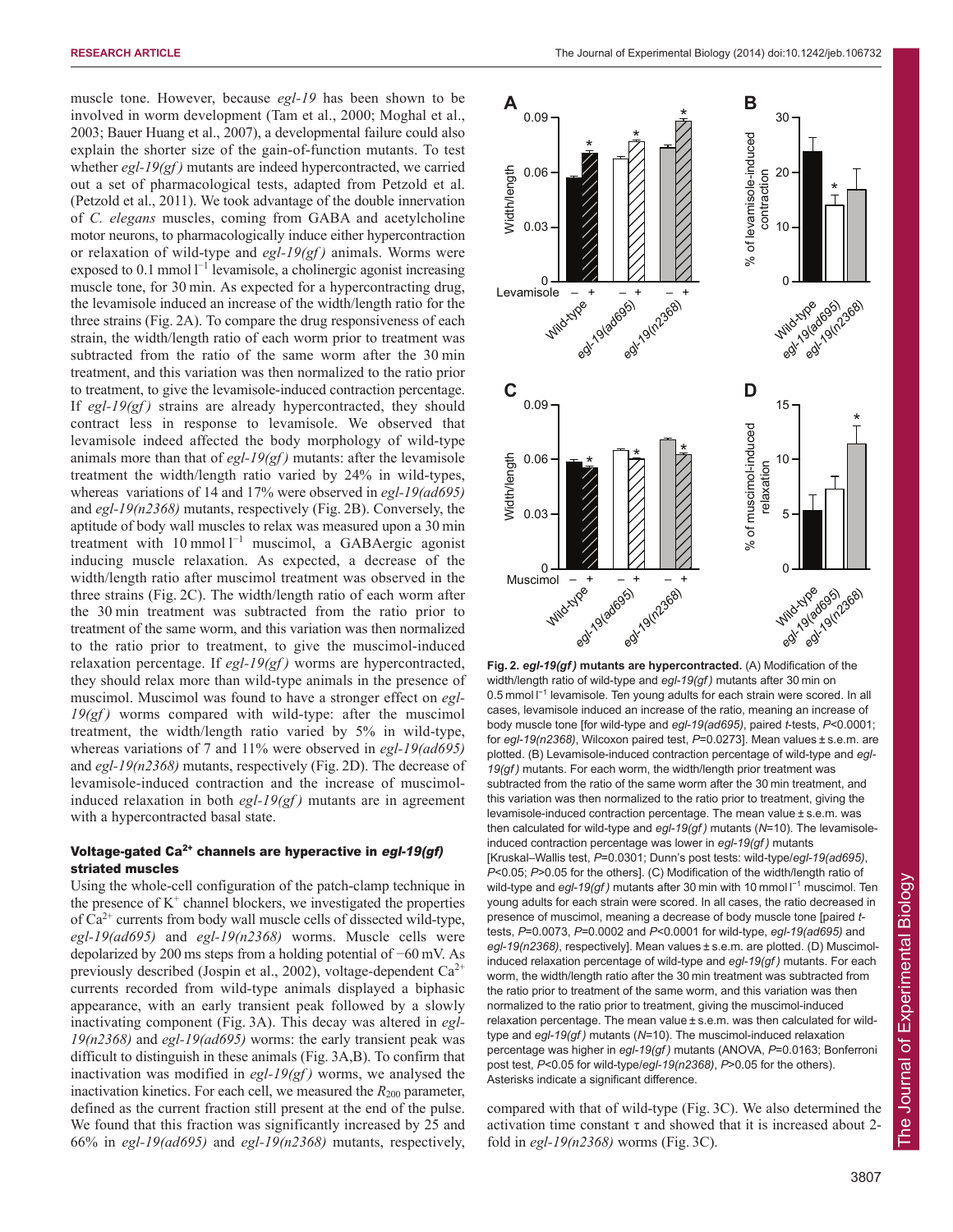

**Fig. 3. Voltage-gated Ca2+ channels in striated muscles of** *egl-19(gf )* **are hyperactivated.** (A) Representative traces of inward currents recorded from body muscle cells of wild-type and *egl-19(gf)* worms in response to depolarizing pulses from -60 mV to -20, 0, +20 and +40 mV. (B) Mean current traces. In each cell, the current trace of maximal amplitude, elicited by a depolarizing pulse to +20 mV for wild-type, +10 mV for *egl-19(ad695)* and 0 mV for *egl-19(n2368)*, was normalized to the peak value. Mean current traces were obtained by averaging 15 traces for wild-type, 15 traces for *egl-19(ad695)* and 12 traces for *egl-19(n2368)*. (C) Kinetics of inward currents. The fractional inactivation at the end of the pulse (*R*200) and the time constant of activation (τ) were measured for the maximal current traces [at +20 mV for wild-type (*N*=15), +10 mV for *egl-19(ad695)* (*N*=15) and 0 mV for *egl-19(n2368)* (*N*=12)]. *R*200, which represents the current fraction still present at the end of the pulse (Eqn 2), is higher in *egl-19(gf )* mutants compared with wild-type [ANOVA, *P*<0.0001; Bonferroni post tests: wild-type/egl-19(ad695), P<0.05; P<0.001 for the others]. τ, which was obtained by fitting a single exponential function to the current from the point where the charge of capacitance was completed to the peak of the current, was higher in *egl-19(n2368)* [Kruskal–Wallis test, *P*<0.0001; Dunn's post tests: wild-type/*egl-19(ad695)*, *P*>0.05; *P*<0.001 for the others]. Mean values ± s.e.m. are plotted. (D) Mean current–voltage relationship ± s.e.m. (error bars) established at the peak of the currents from wild-type (*N*=15), *egl-19(ad695)* (*N*=15) and *egl-19(n2368)* (*N*=12) worms. Current–voltage relationships were fitted by Eqn 1. *V*m, membrane potential; G<sub>max</sub>, maximal conductance. (E) Ca<sup>2+</sup> current parameters from body muscle cells of wild-type animals and *egl-19(gf)* animals. G<sub>max</sub>, V<sub>rev</sub>, *V*0.5 and *k* were obtained by fitting for each cell the current–voltage relationships of the inward currents measured at the peak of the currents by Eqn 1. *G*max was reduced only in *egl-19(n2368)* worms [Kruskal–Wallis test, *P<0.0001*; Dunn's post tests: wild-type/*egl-19(ad695), P>0.05; P<0.001* for the others], V<sub>rev</sub> was reduced in both *egl-19(gf )* mutants [Kruskal–Wallis test, *P*<0.0001; Dunn's post tests: wild-type/*egl-19(ad695), P*<0.05; wild-type/*egl-19(n2368), P*<0.001; and *egl-19(ad695)*/*egl-19(n2368)*, *P*>0.05], *V*0.5 was reduced in both *egl-19(gf )* mutants (ANOVA, *P*<0.0001; Bonferroni post tests, *P*<0.001 for all) and *k* was reduced only in *egl-19(n2368)* worms (ANOVA, P<0.0001; Bonferroni post tests: wild-type/*egl-19(ad695)*, P>0.05; P<0.001 for the others). Mean values ± s.e.m. are plotted. Asterisks indicate a significant difference.

We then established the current–voltage relationships at the maximal amplitude of the current (Fig. 3D). For each cell, individual current–voltage relationship was fitted with Eqn 1 (see Materials and methods) in order to obtain the Ca<sup>2+</sup> current parameters  $G_{\text{max}}$ ,  $V_{\text{rev}}$ ,  $V_{0.5}$  and *k* (Fig. 3E). The reversal potential  $V_{\text{rev}}$  was shifted toward negative potentials in *egl-19(ad695)* (50.2±1.4 mV) and *egl-19(n2368)* (40.0±3.0 mV) mutants, compared with that of wild-type  $(57.1\pm1.1 \,\mathrm{mV})$ . This result suggests that voltage-gated Ca<sup>2+</sup> channels might be less selective in *egl-19(gf)* animals than in wild-types. Moreover, the voltage dependency of the Ca<sup>2+</sup> currents in *egl-19(gf)* mutants was altered: the half-activation potential  $V_{0.5}$  was decreased by 6 and 16 mV, respectively, for *ad695* and *n2368* mutants compared with wild-type, and the steepness factor *k* was increased by 20% in *n2368* mutants. These results show that the voltage-gated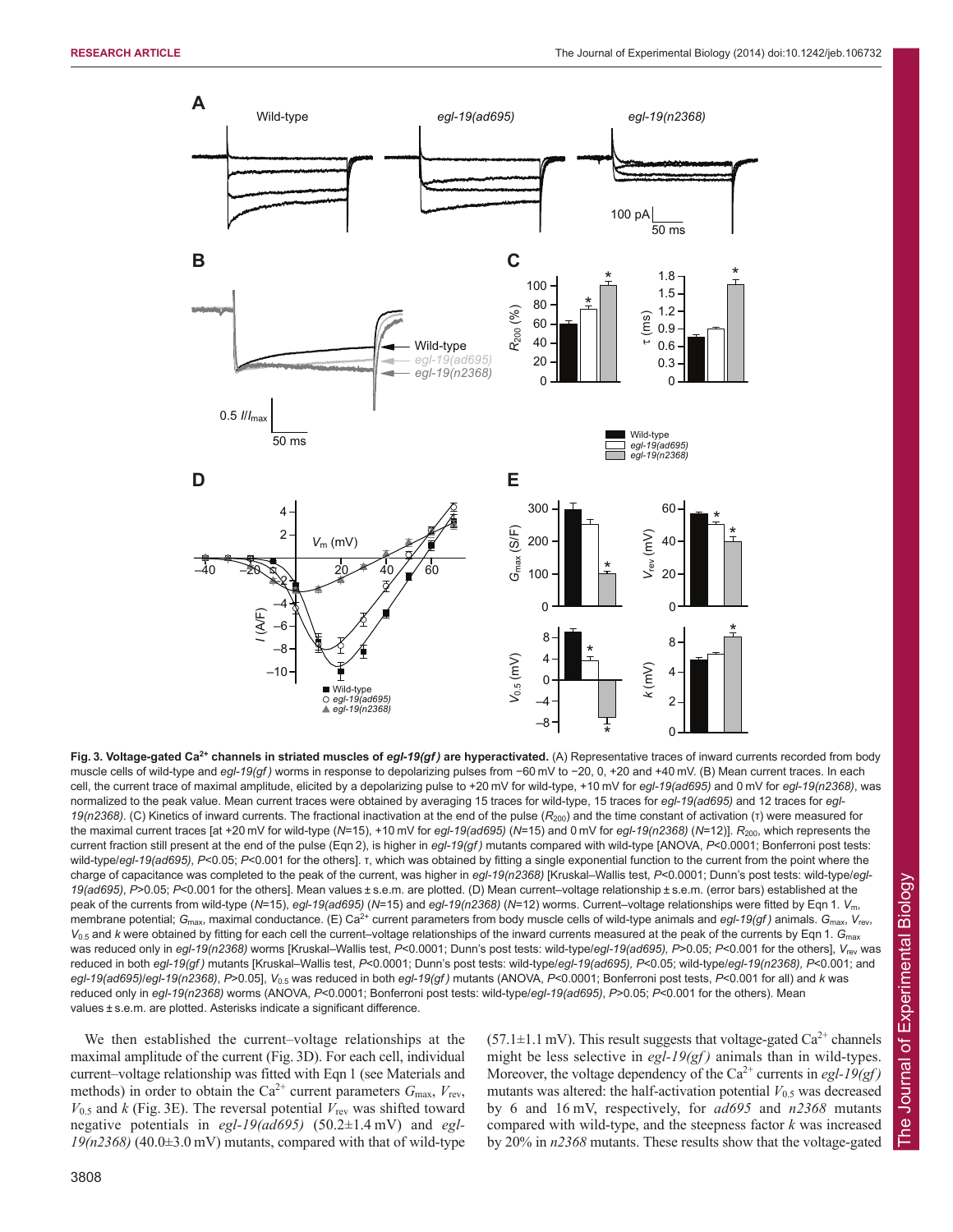$Ca<sup>2+</sup>$  channels in both *egl-19(gf)* strains are hyperactive: they open at more negative potentials because of the voltage dependency shift, and their mean open time is longer because of the partial or complete lack of the inactivation properties. Interestingly, the maximal conductance *G*max was significantly reduced in *egl-19(n2368)* mutants, by 60% compared with the wild-type. This result could be explained by lower levels of  $Ca^{2+}$  channels at the plasma membrane, and/or by intrinsic properties of the channel, such as modification of the pore.

# Voltage-gated  $Ca<sup>2+</sup>$  channels are mislocalized in egl-19(n2368) mutants

To understand the origin of *G*max decrease, we examined the membrane localization of voltage-gated  $Ca<sup>2+</sup>$  channels in body wall muscles of wild-type, *egl-19(ad695)* and *egl-19(n2368)* worms. Because of the lack of specific antibodies, we decided to use a single-copy transgenic strain expressing a functional green fluorescent protein (GFP)-tagged voltage-gated  $Ca^{2+}$  channel to evaluate the  $Ca^{2+}$  channel localization. We generated an Nterminally GFP-tagged UNC-36 fusion protein because *unc-36* encodes the sole  $\alpha_2$ -δ auxiliary subunit of the L-type voltage-gated  $Ca^{2+}$  channel expressed in body wall muscles (Fig. 4A) (Lainé et al., 2011) and a recent study has also shown that the interaction between

AID PL S-S S-S NH GFP I II III IV α1 subunit EGL-19 α2 subunit δ subunit UNC-36 GPI anchor β subunit CCB-1 Ext. Int. 12345 16 Head muscle Pharynx Body muscle Nerve ring Ventral nerve cord Right dorsal quadrant Body muscle cell of the left dorsal quadrant Vulva muscle Body muscle Vulva muscle Body muscle Tail neuron **B C D E**

 $\alpha_1$  and  $\alpha_2$ -δ subunits is strong and that they are intimately associated at the plasma membrane (Cassidy et al., 2014). The expression of GFP:UNC-36 in *unc-36* mutants rescued the locomotion phenotype and the Ca2+ current defects observed in *unc-36* mutants (Lainé et al., 2011; Zhan et al., 2014), so we assumed that the localization of the fusion protein matched that of endogenous channels. As previously described (Frøkjaer-Jensen et al., 2006), *unc-36* staining was observed in most neuronal and muscle cells (Fig. 4B–E). The membrane fluorescence of striated muscle cells was imaged on the basal plasma membrane just above the hypodermis and showed a punctate pattern in wild-type animals (Fig. 5A). While this distribution was not affected in worms carrying the *ad695* mutation, *egl-19(n2368)* worms showed irregular dots of fewer intensity surrounded by a diffuse staining (Fig. 5A,B). In addition, the mean fluorescence was reduced by 25% in *egl-19(n2368)* animals compared with wild-type, whereas it was not affected in *egl-19(ad695)* mutants (Fig. 5C). Finally, we imaged muscles at midheight section and observed that the fluorescence matched the diamond-shaped outline of the cells, as expected considering the plasma membrane localization of voltage-gated  $Ca^{2+}$  channels. However, we noticed an accumulation of fluorescence at the tip of the cells in *egl-19(n2368)* animals, suggesting a submembrane accumulation of these channels (Fig. 5D). These results support the

# **A Fig.** 4. The  $\alpha_2$ - $\delta$  UNC-36 subunit is expressed in striated

**muscle cells among other neuronal and muscle tissues.** (A) Molecular composition of the voltage-gated  $Ca<sup>2+</sup>$  channels present at the plasma membrane of *C. elegans* body muscles. The main subunit  $\alpha_1$  EGL-19 is the voltage sensor and the poreforming subunit, and is associated with two auxiliary subunits α2-δ and β, encoded respectively by *unc-36* and *ccb-1*. To investigate the localization of voltage-gated Ca<sup>2+</sup> channels, the α<sub>2</sub>-δ UNC-36 subunit was tagged in the N-terminus with GFP. Ext., exterior; Int., interior; PL, proximal linker; AID, alpha interaction domain; GPI, glycophosphatidylinositol. (B) Young adults expressing a *gfp::unc-36 Mos*SCI construct in an *unc-36(e251)* background were imaged on a confocal microscope with a ×63 objective (same for panels C–E). GFP fluorescence is visible in the head and body muscles, the pharynx and in most of the neurons of the head and the ventral nerve cord. Ventral side is right, head is up. (C) GFP fluorescence is detected in body muscle cells of the two dorsal quadrants. Animal is lying on the dorsal side, anterior is down. Scale bar: 50 μm for B,C. (D) GFP fluorescence is visible in body muscles, and in vulva muscles and neurons. Animal is lying on the ventral side, anterior is left. (E) GFP fluorescence is visible in body muscles and in neurons of the tail. Ventral side is left, tail is up. Scale bar: 25 μm for D,E.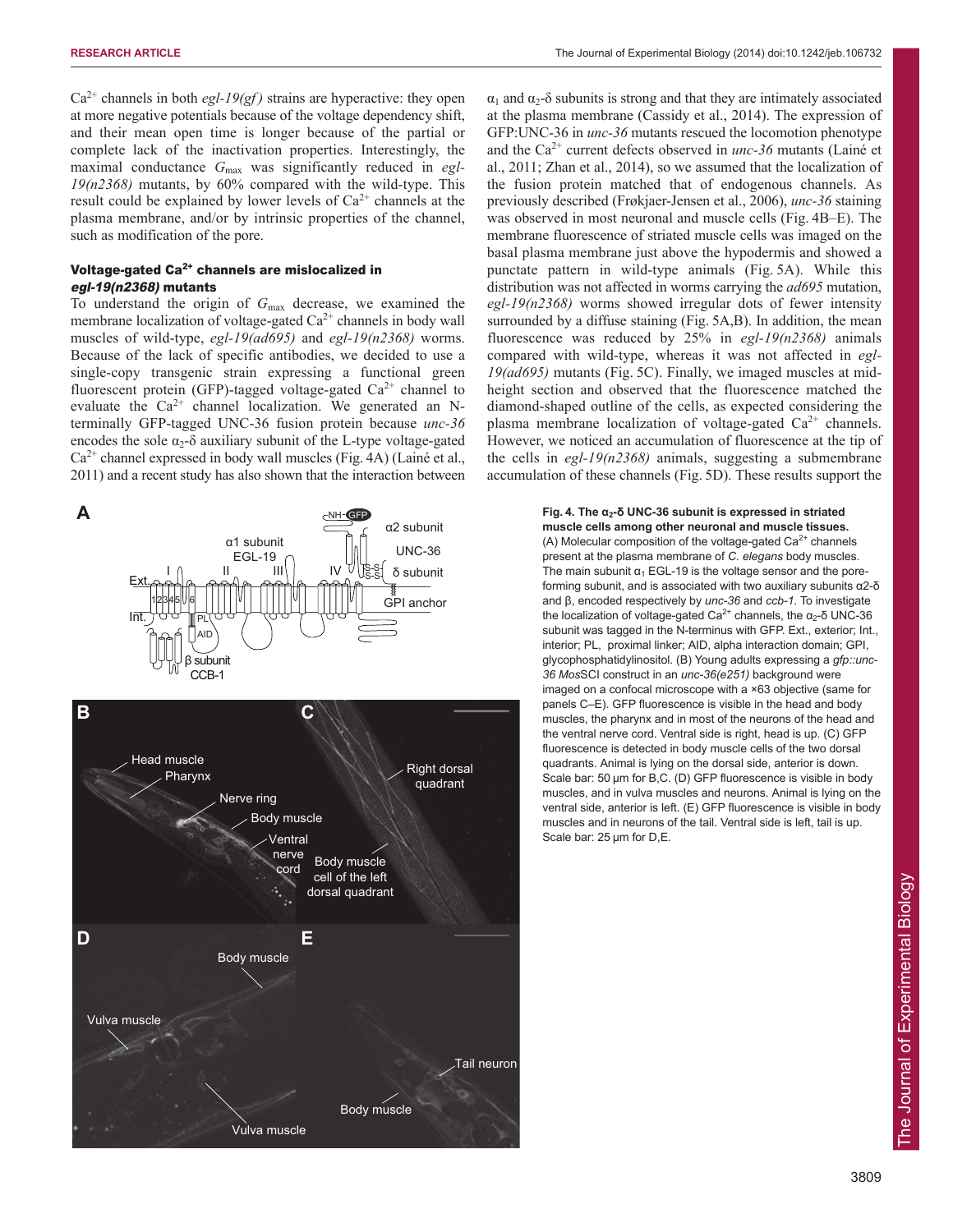

**Fig. 5. Voltage-gated Ca2+ channels are mislocalized in** *egl-19(n2368)* **mutants.**

(A) Representative pictures of the striated muscle cells of the head from young adults expressing a *gfp::unc-36 Mos*SCI-engineered construct in wild-type, *egl-19(ad695)* and *egl-19(n2368)* backgrounds. Pictures were taken with a confocal microscope at the bottom section of muscle cells, just above the hypodermis. Heads are up. Scale bar: 25 μm. (B) Representative fluorescence profile along the fluorescent dots visible at the bottom section of head muscle cells from animals expressing a *gfp::unc-36 Mos*SCI-engineered construct in wild-type, *egl-19(ad695)* and *egl-19(n2368)* backgrounds. Fluorescence was plotted along a 7 μm line drawn in cells (a), along the axis drawn by the fluorescent dots. (C) Mean fluorescence ± s.e.m. at the basal plasma membrane of head muscle cells from animals expressing a *gfp::unc-36 Mos*SCI-engineered construct in wild-type (*N*=14), *egl-19(ad695)* (*N*=13) and *egl-19(n2368)* (*N*=13) backgrounds. For each cell, fluorescence was measured from an 18  $\mu$ m<sup>2</sup> area in the middle region of cell (a). Mean fluorescence was reduced in *egl-19(n2368)* mutants [ANOVA, \**P*=0.0009; Dunnett's post tests, *P*>0.05 for *egl-19(ad695)* and *P*<0.01 for *egl-19(n2368)*]. (D) Representative pictures of the striated muscle cells of the head from young adults expressing a *gfp::unc-36 Mos*SCI-engineered construct in wild-type, *egl-19(ad695)* and *egl-19(n2368)* backgrounds. Pictures were taken with a confocal microscope at the mid-height section of muscle cells. Fluorescence

accumulates at the tip of muscle cells (asterisk) in *egl-19(n2368)* worms. Heads are down. Scale bar: 10  $\mu$ m.

idea that the decrease of the maximal conductance in body wall muscles of *egl-19(n2368)* animals is at least in part due to a disrupted plasma membrane localization of the channel.

# **DISCUSSION**

In this study, we provide a detailed characterization of two gain-offunction mutants in *egl-19*, the gene that encodes the  $\alpha_1$  subunit of L-type voltage-gated  $Ca^{2+}$  channels in *C. elegans* muscles. We showed that (1) the two variants *n2368* and *ad695* exhibit morphological and locomotion defects linked to a high muscle tone; (2) this high muscle tone is correlated to an increased sensitivity to the voltage of the channel and a decrease in the inactivation kinetics in both mutants; and (3) the L-type  $Ca^{2+}$  channel localization is altered in *egl-19(n2368)* mutants and the current conductance is decreased.

Why are the  $egl-19(gf)$  mutants hypercontracted? As in mammals, striated muscle contraction is dependent on action potentials firing (Liu et al., 2011; Liu et al., 2013); however, in *C. elegans* this firing involves voltage-gated  $Ca^{2+}$  channels and not voltage-gated Na<sup>+</sup> channels (Jospin et al., 2002; Liu et al., 2011). Because of the increased sensitivity of the mutant channels to voltage, action potentials could be triggered by small depolarizations that would have no effect in wild-type. The increased propensity for action potentials would correlate with more frequent muscle contraction. Interestingly, the increase of muscle tone is more pronounced in *egl-19(n2368)* mutants, as is the modification of the voltage dependency. In *egl-19(n2368)* muscles, the shift of voltage dependency sets the current activation threshold around −30 mV instead of −20 mV in wild-type (Fig. 3D). Because the resting membrane potential of body muscle cells is typically around −25 mV in wild-type (Gao and Zhen, 2011; Liu et al., 2011) and is not different in *egl-19(n2368)* (our unpublished data), these results suggest that the voltage-gated  $Ca^{2+}$  channels are open at this potential in *egl-19(n2368)* muscles. Moreover, the slowing down of inactivation in *egl-19(n2368)* mutants might also increase the calcium flux into the cell. Thus despite the conductance decrease in this mutant, the calcium flux into the cell even at resting potential is likely to be sufficient to increase muscle tone. Alternatively, and non-exclusively, the hypercontraction could also have a neuronal origin: *egl-19* is expressed in motor neurons (Lee et al., 1997) and its partial loss-of-function specifically in these cells decreases muscle excitability (Gao and Zhen, 2011).

Muscle voltage-gated  $Ca^{2+}$  channels were visualized using a GFPtagged  $\alpha_2$ - $\delta$ /UNC-36 subunit and were found distributed at the boundary of body wall muscles and as a punctuated pattern at the basal membrane. This pattern is reminiscent of the one observed by Kim et al. (Kim et al., 2009) with a EGL-19-mCherry multi-copy array. These authors concluded that EGL-19 is localized near the dense bodies, which are the analogs of Z-discs coupled to the costamere adhesion complex (Lecroisey et al., 2007). Interestingly,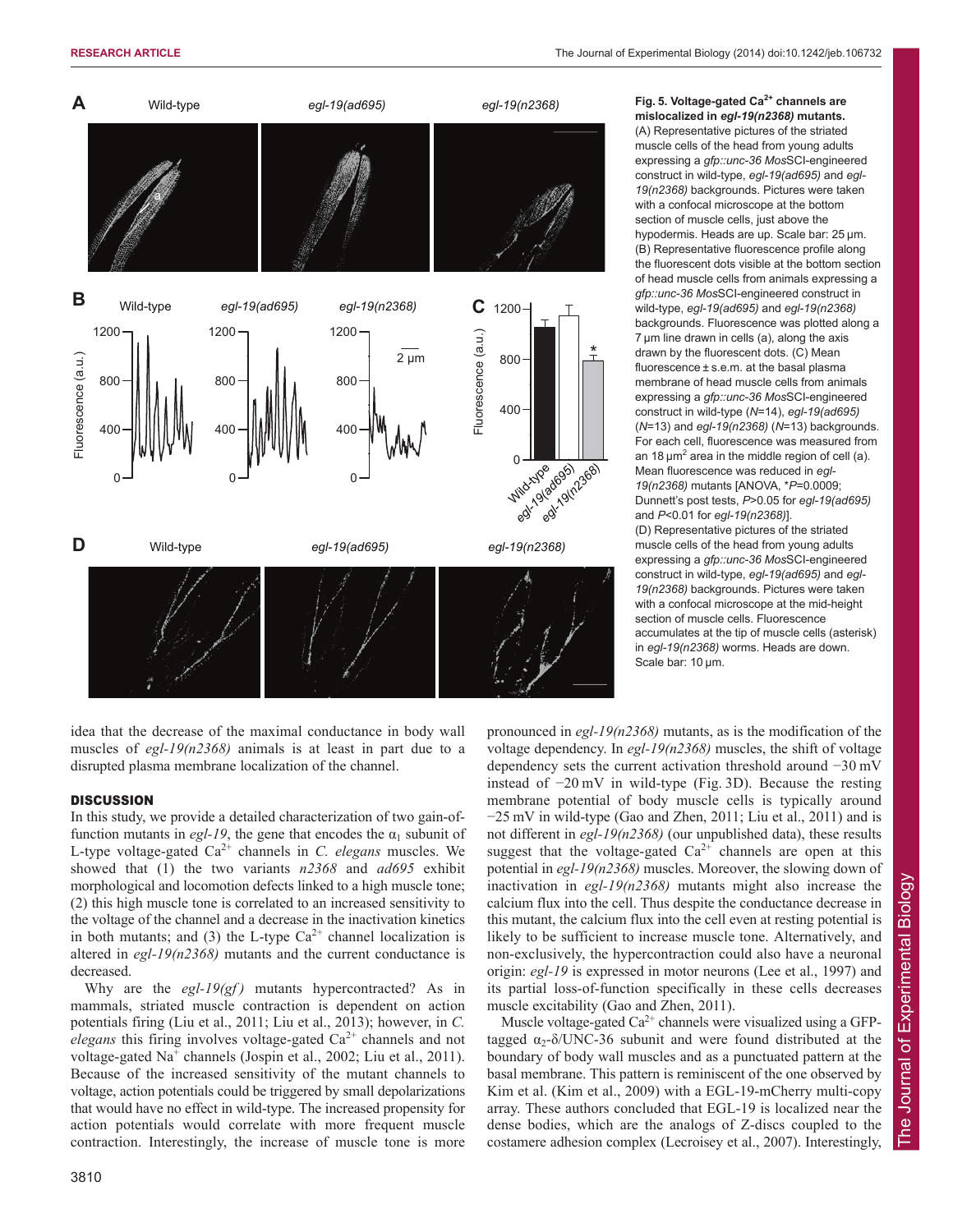flattened membrane vesicles are observed around the dense bodies between the plasma membrane and the myofilaments and they have been described as sarcoplasmic reticulum cisternae (Maryon et al., 1996). Further studies will be needed to determine whether voltagegated  $Ca^{2+}$  channels are indeed in front of the sarcoplasmic reticulum.

*ad695* mutation leads an alanine-to-valine change at residue 906 in the IIIS4 segment (supplementary material Fig. S1). The S4 segments contain four to seven repeated motifs of a positive charged residue followed by two hydrophobic residues that are critical components of the voltage sensor (Noda et al., 1984; Stühmer et al., 1989; García et al., 1997). Mutations in these charged residues have been identified in L-type channels from patients suffering from hypoPP (Fontaine et al., 1994; Jurkat-Rott et al., 1994; Ptácek et al., 1994; Wang et al., 2005; Chabrier et al., 2008; Li et al., 2012). One of these mutations has been shown to allow a  $Ca^{2+}$  leak through an aberrant conduction pathway, named the gating pore or the ω pore (Wu et al., 2012). Gating pore currents have been first recorded from voltage-gated  $K^+$  and  $Na^+$  channels (Starace and Bezanilla, 2004; Sokolov et al., 2005; Tombola et al., 2005). Depending on the nature of the mutations, these channels are activated at resting potentials or during depolarizations, and they are permeable either to protons or to several monovalent cations. In our study we described the functional effects of the substitution of a small hydrophobic residue for a larger one. Such a mutation has never been studied before in voltage-gated  $Ca^{2+}$  channels, but the role of hydrophobic residues in S4 have been analysed in  $Na^+$  and  $K^+$  voltage-gated channels (Auld et al., 1990; Lopez et al., 1991; McCormack et al., 1991; Bendahhou et al., 2007; Yang et al., 2007; Elliott et al., 2012; Perry et al., 2013). Bendahhou et al. have shown for  $Na<sup>+</sup>$  voltage-gated channels that the size of the lateral chain can modify the half-activation potential and the inactivation kinetics (Bendahhou et al., 2007). These authors suggested that hydrophobic residues of S4 segment influence molecular interactions between S3 and S4 segments, and thus act on the voltage detection. The *ad695* mutation leads to the replacement of an alanine by another hydrophobic residue, a valine, with a bigger lateral chain; this change could thus have a similar effect on voltage sensor as the one described for Na<sup>+</sup> channels. Alternatively, Perry et al. have shown that mutations of the S4 hydrophobic residues in cardiac  $K^+$  voltage-gated channels alter the inactivation kinetics by modifying the S4 and S5 interactions (Perry et al., 2013). Besides the voltage dependency and the inactivation kinetic defects, L-type Ca2+ currents in *egl-19(ad695)* muscles reverse at more negative potentials, indicating a decrease of  $Ca^{2+}$  selectivity. Considering the localization of *ad695* mutation in the S4 segment and the lesser selectivity for  $Ca^{2+}$  of gating pore currents, it is tempting to propose that  $Ca^{2+}$  channels in *egl-19(ad695)* muscle might support a gating pore current. Gating pore currents have never been associated with mutations other than the ones swapping arginine residues, so further studies will be needed to test this hypothesis.

The *n2368* mutation causes a substitution of glycine with arginine at residue 365 of the IS6 segment (Lee et al., 1997). This glycine residue is the second glycine of a  $GX_{9}GX_{3}G$  motif located in the lower third part of IS6, a residue conserved in all high voltageactivated calcium channels (supplementary material Fig. S1). Residue substitution experiments associated with crystal structure analysis extrapolated from  $K^+$  channels have demonstrated that S6 segments play a central role in voltage-dependent channel gating (Zhou et al., 2001; Hohaus et al., 2005; Long et al., 2005; Zhen et al., 2005; Beyl et al., 2007; Long et al., 2007; Kudrnac et al., 2009). In particular, glycine residues of the  $GX_{9}GX_{3}G$  motif are involved in activation and inactivation mechanisms: mutations of these

residues lead to a shift of the half-activation potential and a decrease of inactivation speed (Splawski et al., 2004; Splawski et al., 2005; Raybaud et al., 2006; Barrett and Tsien, 2008; Cens et al., 2008; Depil et al., 2011; Yazawa et al., 2011). Mutations of the second and third glycine have been identified in patients suffering from Timothy syndrome, a multisystem disorder mainly characterized by cardiac arrhythmias, autism and syndactyly (Splawski et al., 2004; Splawski et al., 2005). The *n2368* mutation replaces the second glycine by an arginine. Such a change has not been described before; however, the effects of replacement of this glycine by methionine, asparagine, alanine, serine or tryptophane have been analysed in rabbit L-type channels expressed in heterologous systems (Depil et al., 2011). Depending on the mutations, the half-activation potential was shifted towards more negative potentials, as we observed for *egl-19(n2368)*, or towards more positive ones. In all cases, inactivation kinetics of these mutant channels was dramatically reduced. Finally, the replacement of glycine by arginine in the *n2368* mutation creates a  $RX_2S$  motif, a consensus sequence for phosphorylation by Ca2+/calmodulin-dependent protein kinase type II (CaMKII) (Kennelly and Krebs, 1991). Mutations of the third glycine have led to similar changes in some patients with Timothy syndrome. In heterologous expression systems, Erxleben et al. have shown that Ltype channels carrying this kind of mutation exhibit an increase of the mean open time associated with a decrease of unitary conductance, both dependent on CaMKII activity (Erxleben et al., 2006). Thus CaMKII could also play a role in *egl-19(n2368)* mutants by modulating the properties of the mutant channels.

What is the origin of the  $Ca^{2+}$  current conductance decrease in *egl-19(n2368)* muscles? This decrease can be caused by a reduction of the channel unitary conductance, as observed by Erxleben et al. (Erxleben et al., 2006) with a similar mutation, and/or by a decrease of the channel density at the cell surface. Our data showed that the channel localization is altered in *egl-19(n2368)* mutants; so the *n2368* mutation in the IS6 segment seems at least to impair channel trafficking and/or recycling. The IS6 segment has never been shown to be involved in channel trafficking before; however, the *n2368* mutation might have an effect beyond the IS6 segment. The I–II loop downstream of IS6 is crucial for proper targeting of the channel upon β subunit binding (Pragnell et al., 1994). Structure–function studies have shown that  $\beta$  binding at the alpha interaction domain (AID) of I–II loop induces a coil-to-helix conformation of the proximal linker, strengthening the connection between the pore and the β subunit/I–II loop complex (Opatowsky et al., 2004; Van Petegem et al., 2004; Arias et al., 2005; Findeisen and Minor, 2009; Almagor et al., 2012). Proximal linker structure integrity is thought to be essential for β-dependent modulation of  $\alpha_1$  gating but its role in the localization of the channel has been less investigated (Findeisen and Minor, 2009; Gonzalez-Gutierrez et al., 2010; Almagor et al., 2012). So according to these data, the *n2368* mutation in IS6 could possibly disrupt the proximal linker integrity, decreasing β modulation of channel inactivation and  $α_1$  trafficking. Alternatively the mislocalization of the channel may be a consequence of the mutated calcium channel hyperactivation.  $Ca^{2+}$ influx through L-type  $Ca^{2+}$  channels has been shown to couple membrane excitation to transcription (D'Arco and Dolphin, 2012). In particular, the distal C-terminal domain of L-type channels may act as a transcriptional regulator. The cleavage of this domain is thought to be  $Ca^{2+}$  dependent, and the resulting transcription factor has been shown to modulate the transcription of several genes, including the gene encoding the L-type  $\alpha_1$  subunit itself (Gomez-Ospina et al., 2006; Schroder et al., 2009). The increased calcium flux in *egl-19(n2368)* muscles, even at resting potentials, could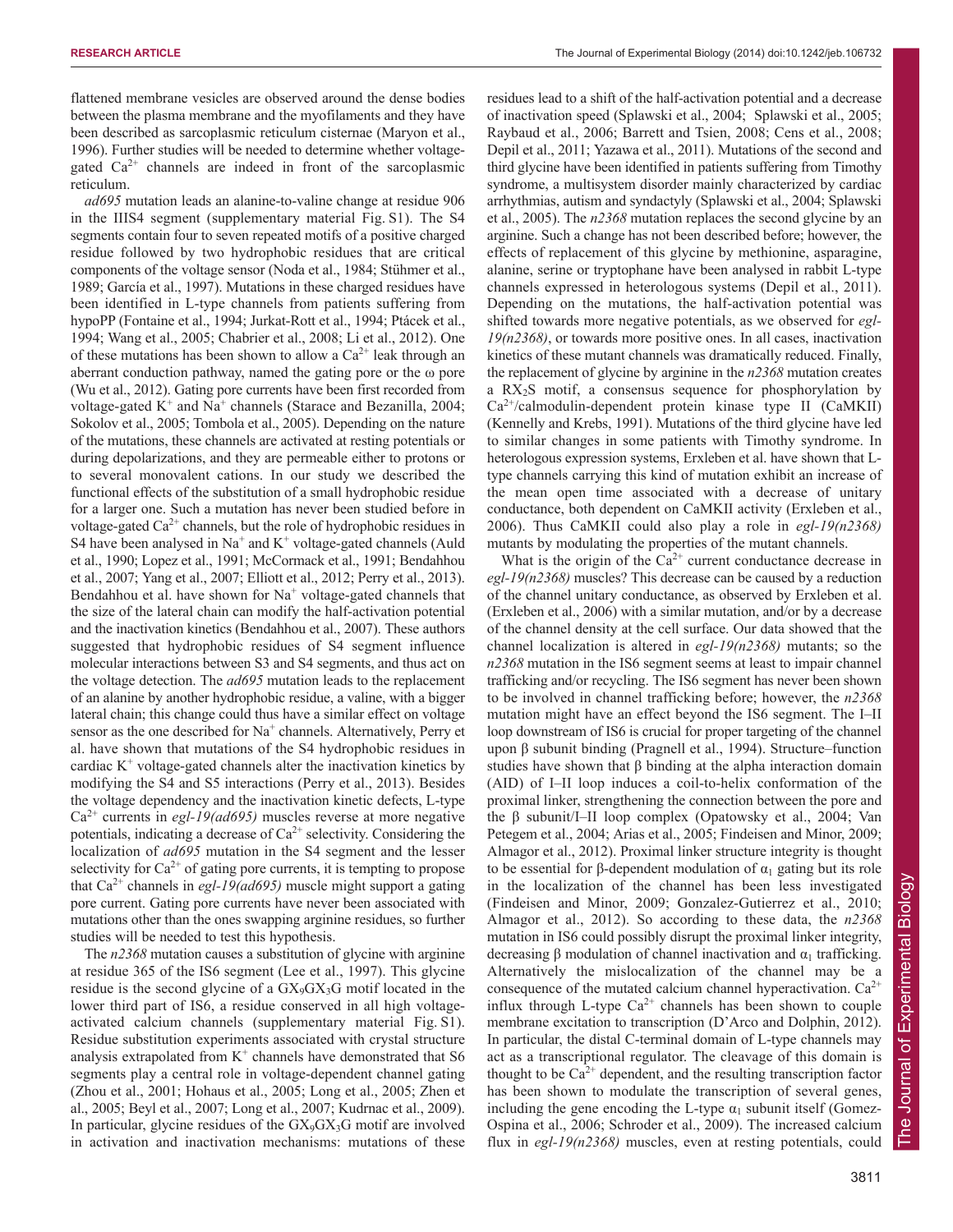decrease *egl-19* transcription level or modify the expression of proteins involved in  $Ca^{2+}$  channel trafficking or recycling.

Now that we have characterized the effects of *egl-19(gf )* mutations on L-type voltage-dependent currents, we are planning to use these mutants to identify new partners of the L-type  $Ca^{2+}$ channel using genetic screens. In cardiomyocytes of mice, Cheng et al. have shown that downregulation of the anchoring protein AKAP150 restores normal gating of L-type  $Ca^{2+}$  channels carrying a Timothy syndrome mutation (Cheng et al., 2011). We believe that identification of new partners of this channel could lead to novel therapeutics targets for treating pathologies involving L-type channels, such as hypoPP or Timothy syndrome.

#### MATERIALS AND METHODS

#### Nematode strains and growth conditions

All *C. elegans* strains were grown at 20°C according to the method of Brenner (Brenner, 1974). N2 Bristol, DA695 *egl-19(ad695) IV*, MT6129 *egl-19(n2368) IV*, CB251 *unc-36(e251) III* and EG4322 [*ttTi5605 II, unc-119(ed9) III*] strains were provided by the *Caenorhabditis* Genetics Center (CGC, Twin Cities, MN, USA).

# Molecular biology

The targeting vector (pHZ025) used to generate the *krSi3(II)* line was built as follows. A plasmid containing the *unc-36* cDNA was provided by C.I. Bargmann (Saheki and Bargmann, 2009). This plasmid was digested by *Kpn*I and *Eco*RI to remove *egfp* from the UNC-36 C-terminus, treated with T4 polymerase and circularized by self-ligation, resulting in the plasmid pHZ001. Next, *egfp* was fused in frame after the signal-peptide coding sequence in the *unc-36* cDNA by PCR fusion. First, *egfp* was amplified using oHZ07 5′-TGGCCAGCTAGCAAAGGAGAA-3′ and oHZ019 5′- TTCTTTTATGCTCTCCTTATTAAAGTCCATGCCATGTGTAATCCC-3′. Next, the *unc-36* cDNA was amplified using oHZ021 5'-ATGGCATG-GACTTTAATAAGGA-3′ and oHZ08 5′-AAAAGATCTTTTGTTTCT - TCACGATTT-3′. Both fragments were then fused by PCR fusion using oHZ07 and oHZ08 and the resulting fragment was inserted into a *Msc*I/*Bgl*II-digested pHZ001. A 2 kb region upstream of the *unc-36* open reading frame was amplified from genomic DNA using oHZ09 5′-AA - AAAAAAGCGGCCGCAAAATGCATGCAGTAATTAGTGTCC-3′ and oHZ010 5′-TGGCCACTTATTAAAACTGCTTGT-3′, and this sequence was inserted into the previous plasmid after *Not*I and *Msc*I digestion, resulting in plasmid pHZ009. Finally, the transgene sequence (*Punc-36::egfp::unc-36::3′UTR unc-54*) was released from pHZ009 using *Not*I and *Apa*I, blunted using T4 polymerase and inserted into the pCFJ151 vector backbone, resulting in pHZ025.

We followed the direct-insertion *Mos*SCI protocol (Frøkjaer-Jensen et al., 2008) to generate *krSi3*. In brief, we micro-injected the gonads of EG4322 worms with a DNA mix containing: the targeting vector pHZ025 at 50 ng $\mu$ l<sup>-1</sup>, pJL43.1 at 50 ng $\mu$ l<sup>-1</sup> (*Mos* transposases expressed under germline constitutive promoter P*glh*-*2*), and transformation markers *Pmyo3::gfp* at  $10$  ng  $\mu$ <sup>-1</sup> and *Prab3::gfp* at 10 ng  $\mu$ <sup>-1</sup>. *MosSCI* events were selected by screening for the restoration of wild-type locomotion and loss of the transformation markers. The *krSi3* insertion was validated by PCR using oCF418 5′-TCTGGCTCTGCTTCTTCGTT-3′ and oCF419 5′-CAAT - TCATCCCGGTTTCTGT-3′ (Frøkjaer-Jensen et al., 2008). *krSi3* was subsequently crossed into the *unc-36(e251)* null mutant, resulting in EN5403 *krSi3*[*Punc-36::egfp::unc-36, cb-unc-119* (*+*)] *II; unc-36(e251) III*. EN5403 was further crossed with *egl-19(ad695)* and *egl-19(n2368)* to generate KAG200 and KAG214, respectively. All enzymes were obtained from Thermo Fisher Scientific (Waltham, MA, USA).

#### Phenotype analysis and pharmacology

For morphological analysis, 20–30 L4 larvae were placed on freshly seeded nematode growth medium (NGM) plates at 15°C. The following day, individual worms were transferred into a small drop of M9 buffer and imaged on an Olympus IMT2 (Hamburg, Germany) microscope. The animal width and length were determined using ImageJ software (NIH Image, Bethesda, MD, USA): length was measured using a segmented-line spline fit from the tip of the nose to the region where the tail is 10 μm wide, and width was measured just posterior to the vulva. In pharmacological assays, 10 young adult worms were imaged after a 30 min incubation with 0.5 mmol l<sup>-1</sup> levamisole or 10 mmol l<sup>-1</sup> muscimol. For each animal the ratio width/length was determined before and after the drug treatment and the percentage of variation was calculated.

For locomotion tests, 10–20 L4 larvae were placed on freshly seeded NGM plates at 15°C. The following day, individual animals were transferred into a microtiter well (Corning Inc., Corning, NY, USA) containing 50 μl of M9 buffer on top of 2% agar in M9. After a 2 min recovery period, thrashes were counted for 1 min. A thrash was defined by Miller et al. (Miller et al., 1996) as a change in the direction of bending at the mid-body. All chemical were obtained from Sigma-Aldrich (St Louis, MO, USA).

#### Electrophysiology

Microdissection of *C. elegans* and electrophysiological methods were performed as described previously by Lainé et al. (Lainé et al., 2011). Membrane currents were recorded in the whole-cell configuration using an RK-400 patch-clamp amplifier (Bio-Logic, Claix, France). Acquisition and command voltage were controlled using pCLAMP9 software driving a 1322A Digidata (Molecular Devices, Sunnyvale, CA, USA). Data were analysed and graphed using pCLAMP9 and Origin (OriginLab, Northampton, MA, USA) software. The resistance of recording pipettes ranged between 2.5 and 3 MΩ. Recordings were performed after 1 min dialysis only on cells exhibiting resistances above 800 MΩ. Capacitance and resistance were not compensated.

For whole-cell Ca<sup>2+</sup> currents, the bath solution contained (mmol  $l^{-1}$ ): 140 tetraethylammonium chloride (TEACl), 6 CaCl<sub>2</sub>, 5 MgCl<sub>2</sub>, 3 4-aminopyridine  $(4-AP)$ , 10 Hepes and sucrose to 337 mosmol  $l^{-1}$  (pH 7.2); and the pipette solution contained (mmol l<sup>-1</sup>): 140 CsCl, 5 TEACl, 5 EGTA, 5 Hepes, 4 MgATP and sucrose to 328 mosmol  $l^{-1}$  (pH 7.2). The membrane potential was held at −60 mV, and currents were recorded by applying 200 ms voltage steps from −70 to +70 mV in 10 mV increments. Leak currents were subtracted from all recordings. Current–voltage relationships were established by measuring the currents at the peak of the current and were fitted with the following equation:

$$
I(v) = \frac{G_{\text{max}}(v - V_{\text{rev}})}{1 + e^{[(V_{0.5} - v)/k]}},
$$
\n(1)

where  $I(v)$  is the measured density of current, *v* is the test voltage pulse,  $G_{\text{max}}$ is the maximum conductance,  $V_{\text{rev}}$  is the reversal potential,  $V_{0.5}$  is the halfactivation voltage and *k* is the steepness factor. To plot the mean current traces, the current trace of maximal amplitude was normalized to the peak current intensity for each cell, and then averaged. The time constant of activation (τ) was obtained by fitting a single exponential function to the current from the point where the charge of capacitance was completed to the peak of the current. The fractional inactivation  $R_{200}$  represents the current fraction still present at the end of the pulse:

$$
R_{200} = \frac{I_{200\text{ms}}}{I_{\text{peak}}} \,. \tag{2}
$$

All experiments were done at room temperature.

#### Fluorescence microscopy

Young adults carrying  $krSi3$  were transferred into a drop of M9 containing 20 mmol l<sup>-1</sup> sodium azide on a top of an agarose pad. Animals were imaged on an inverted LSM 5 Exciter laser scanning confocal microscope (Zeiss, Oberkochen, Germany) equipped with a ×63 oil immersion objective, ×1.4 numerical aperture. GFP was excited at 488 nm, and the emission from 505 to 600 nm was collected. Muscle cells were imaged in the head region of the animals and were analysed with the software ImageJ (NIH Image, Bethesda, MD, USA). Mean fluorescence of basal plasma membrane was quantified from an  $18 \mu m^2$  area in the middle region of the cells.

#### **Acknowledgements**

We thank the *Caenorhabditis* Genetics Center, which is funded by the National Institutes of Health (NIH) Office of Research Infrastructure Programs (P40 OD010440) for strains, C. I. Bargmann for cDNA, M. Peters and T. Boulin for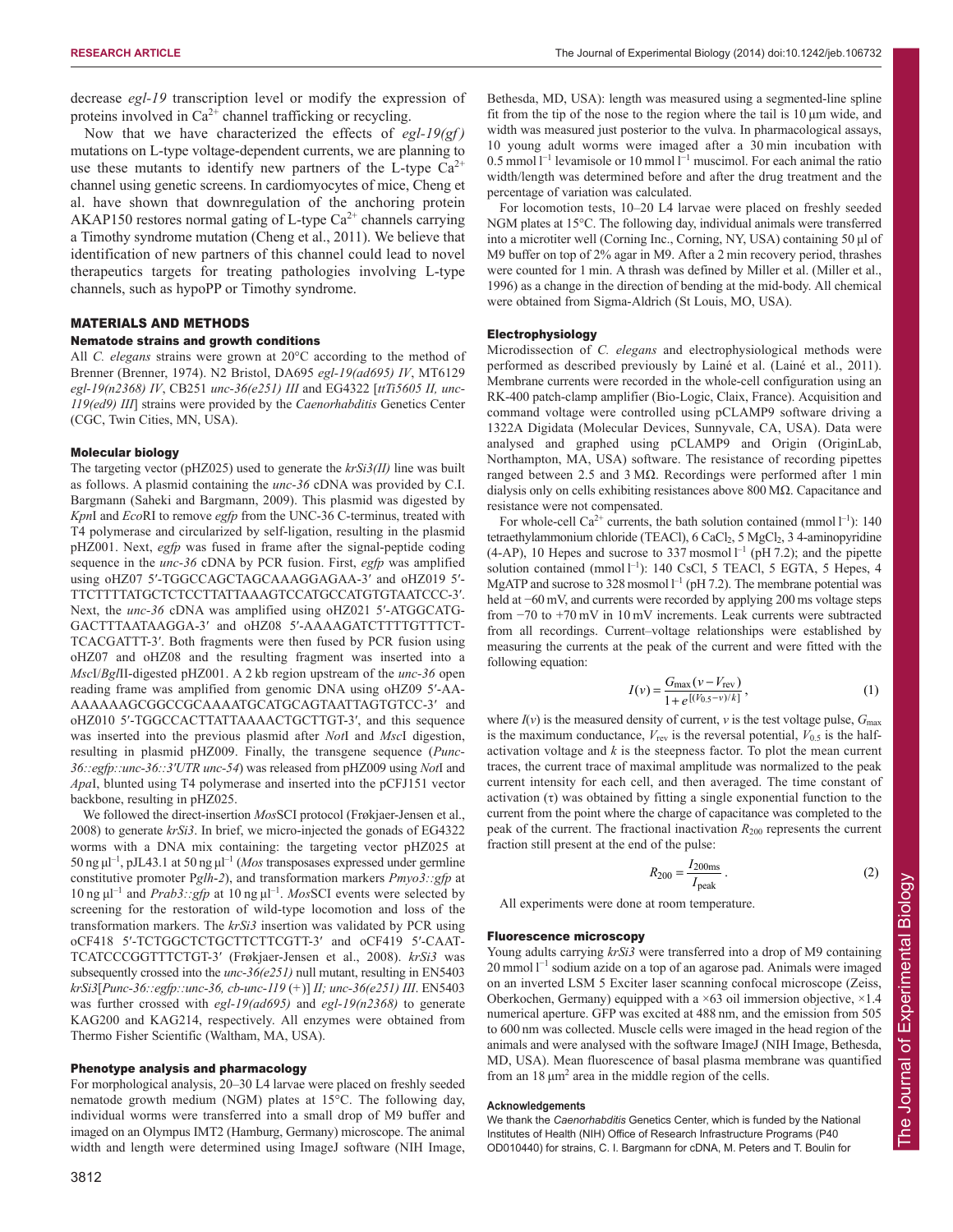critical reading of the manuscript, and K. Gieseler and B. Allard for sharing facilities and scientific inputs.

#### **Competing interests**

The authors declare no competing financial interests.

#### **Author contributions**

V.L. designed, performed and analysed the experiments and wrote the manuscript. J.R.S. performed and analysed the experiments. H.Z. performed and analysed the experiments. J.-L.B. wrote the manuscript. M.J. designed, performed and analysed the experiments and wrote the manuscript.

#### **Funding**

This work was supported by the Centre National de la Recherche Scientifique, the Université Lyon 1, the Société Française de Myologie, the Fondation Pierre Gilles de Gennes and the Fédération pour la Recherche Médicale.

#### **Supplementary material**

Supplementary material available online at

http://jeb.biologists.org/lookup/suppl/doi:10.1242/jeb.106732/-/DC1

#### **References**

- **Almagor, L., Chomsky-Hecht, O., Ben-Mocha, A., Hendin-Barak, D., Dascal, N.** and Hirsch, J. A. (2012). The role of a voltage-dependent Ca<sup>2+</sup> channel intracellular linker: a structure−function analysis. *J. Neurosci.* **32**, 7602-7613.
- **Arias, J. M., Murbartián, J., Vitko, I., Lee, J.-H. and Perez-Reyes, E.** (2005). Transfer of β subunit regulation from high to low voltage-gated Ca2+ channels. *FEBS Lett.* **579**, 3907-3912.
- **Auld, V. J., Goldin, A. L., Krafte, D. S., Catterall, W. A., Lester, H. A., Davidson, N. and Dunn, R. J.** (1990). A neutral amino acid change in segment IIS4 dramatically alters the gating properties of the voltage-dependent sodium channel. *Proc. Natl. Acad. Sci. USA* **87**, 323-327.
- **Barrett, C. F. and Tsien, R. W.** (2008). The Timothy syndrome mutation differentially affects voltage- and calcium-dependent inactivation of CaV1.2 L-type calcium channels. *Proc. Natl. Acad. Sci. USA* **105**, 2157-2162.
- **Bauer Huang, S. L., Saheki, Y., VanHoven, M. K., Torayama, I., Ishihara, T., Katsura, I., van der Linden, A., Sengupta, P. and Bargmann, C. I.** (2007). Leftright olfactory asymmetry results from antagonistic functions of voltage-activated calcium channels and the Raw repeat protein OLRN-1 in *C. elegans*. *Neural Dev.* **2**, 24.
- **Bendahhou, S., O'Reilly, A. O. and Duclohier, H.** (2007). Role of hydrophobic residues in the voltage sensors of the voltage-gated sodium channel. *Biochim. Biophys. Acta* **1768**, 1440-1447.
- **Beyl, S., Timin, E. N., Hohaus, A., Stary, A., Kudrnac, M., Guy, R. H. and Hering, S.** (2007). Probing the architecture of an L-type calcium channel with a charged phenylalkylamine: evidence for a widely open pore and drug trapping. *J. Biol. Chem.* **282**, 3864-3870.

**Brenner, S.** (1974). The genetics of *Caenorhabditis elegans*. *Genetics* **77**, 71-94.

- **Carpenter, D., Ringrose, C., Leo, V., Morris, A., Robinson, R. L., Halsall, P. J., Hopkins, P. M. and Shaw, M.-A.** (2009). The role of CACNA1S in predisposition to malignant hyperthermia. *BMC Med. Genet.* **10**, 104.
- **Cassidy, J. S., Ferron, L., Kadurin, I., Pratt, W. S. and Dolphin, A. C.** (2014). Functional exofacially tagged N-type calcium channels elucidate the interaction with auxiliary α2δ-1 subunits. *Proc. Natl. Acad. Sci. USA* **111**, 8979-8984.
- **Catterall, W. A.** (2011). Voltage-gated calcium channels. *Cold Spring Harb. Perspect. Biol.* **3**, a003947.
- **Cens, T., Leyris, J.-P. and Charnet, P.** (2008). Introduction into Ca(v)2.1 of the homologous mutation of Ca(v)1.2 causing the Timothy syndrome questions the role of V421 in the phenotypic definition of P-type Ca2+ channel. *Pflugers Arch.* **457**, 417- 430.
- **Chabrier, S., Monnier, N. and Lunardi, J.** (2008). Early onset of hypokalaemic periodic paralysis caused by a novel mutation of the CACNA1S gene. *J. Med. Genet.* **45**, 686-688.
- **Cheng, E. P., Yuan, C., Navedo, M. F., Dixon, R. E., Nieves-Cintrón, M., Scott, J. D.** and Santana, L. F. (2011). Restoration of normal L-type Ca<sup>2+</sup> channel function during Timothy syndrome by ablation of an anchoring protein. *Circ. Res.* **109**, 255- 261.
- **D'Arco, M. and Dolphin, A. C.** (2012). L-type calcium channels: on the fast track to nuclear signaling. *Sci. Signal.* **5**, pe34.
- **Depil, K., Beyl, S., Stary-Weinzinger, A., Hohaus, A., Timin, E. and Hering, S.** (2011). Timothy mutation disrupts the link between activation and inactivation in Ca(V)1.2 protein. *J. Biol. Chem.* **286**, 31557-31564.
- **Elliott, D. J. S., Neale, E. J., Munsey, T. S., Bannister, J. P. and Sivaprasadarao, A.** (2012). Role of hydrophobic and ionic forces in the movement of S4 of the Shaker potassium channel. *Mol. Membr. Biol.* **29**, 321-332.
- **Erxleben, C., Liao, Y., Gentile, S., Chin, D., Gomez-Alegria, C., Mori, Y., Birnbaumer, L. and Armstrong, D. L.** (2006). Cyclosporin and Timothy syndrome increase mode 2 gating of CaV1.2 calcium channels through aberrant phosphorylation of S6 helices. *Proc. Natl. Acad. Sci. USA* **103**, 3932-3937.
- **Findeisen, F. and Minor, D. L., Jr** (2009). Disruption of the IS6-AID linker affects voltage-gated calcium channel inactivation and facilitation. *J. Gen. Physiol.* **133**, 327- 343.
- **Fontaine, B., Vale-Santos, J., Jurkat-Rott, K., Reboul, J., Plassart, E., Rime, C. S., Elbaz, A., Heine, R., Guimarães, J., Weissenbach, J. et al.** (1994). Mapping of the hypokalaemic periodic paralysis (HypoPP) locus to chromosome 1q31-32 in three European families. *Nat. Genet.* **6**, 267-272.
- **Frøkjaer-Jensen, C., Kindt, K. S., Kerr, R. A., Suzuki, H., Melnik-Martinez, K., Gerstbreih, B., Driscol, M. and Schafer, W. R.** (2006). Effects of voltage-gated calcium channel subunit genes on calcium influx in cultured *C. elegans* mechanosensory neurons. *J. Neurobiol.* **66**, 1125-1139.
- **Frøkjaer-Jensen, C., Davis, M. W., Hopkins, C. E., Newman, B. J., Thummel, J. M., Olesen, S.-P., Grunnet, M. and Jorgensen, E. M.** (2008). Single-copy insertion of transgenes in *Caenorhabditis elegans*. *Nat. Genet.* **40**, 1375-1383.
- **Gao, S. and Zhen, M.** (2011). Action potentials drive body wall muscle contractions in *Caenorhabditis elegans*. *Proc. Natl. Acad. Sci. USA* **108**, 2557-2562.
- **García, J., Nakai, J., Imoto, K. and Beam, K. G.** (1997). Role of S4 segments and the leucine heptad motif in the activation of an L-type calcium channel. *Biophys. J.* **72**, 2515-2523.
- **Gomez-Ospina, N., Tsuruta, F., Barreto-Chang, O., Hu, L. and Dolmetsch, R.** (2006). The C terminus of the L-type voltage-gated calcium channel Ca(V)1.2 encodes a transcription factor. *Cell* **127**, 591-606.
- **Gonzalez-Gutierrez, G., Miranda-Laferte, E., Contreras, G., Neely, A. and Hidalgo, P.** (2010). Swapping the I−II intracellular linker between L-type CaV1.2 and R-type CaV2.3 high-voltage gated calcium channels exchanges activation attributes. *Channels* **4**, 42-50.
- **Hirano, M., Kokunai, Y., Nagai, A., Nakamura, Y., Saigoh, K., Kusunoki, S. and Takahashi, M. P.** (2011). A novel mutation in the calcium channel gene in a family with hypokalemic periodic paralysis. *J. Neurol. Sci.* **309**, 9-11.
- **Hohaus, A., Beyl, S., Kudrnac, M., Berjukow, S., Timin, E. N., Marksteiner, R., Maw, M. A. and Hering, S.** (2005). Structural determinants of L-type channel activation in segment IIS6 revealed by a retinal disorder. *J. Biol. Chem.* **280**, 38471- 38477.
- **Jospin, M., Jacquemond, V., Mariol, M.-C., Ségalat, L. and Allard, B.** (2002). The Ltype voltage-dependent Ca<sup>2+</sup> channel EGL-19 controls body wall muscle function in *Caenorhabditis elegans*. *J. Cell Biol.* **159**, 337-348.
- **Jurkat-Rott, K., Lehmann-Horn, F., Elbaz, A., Heine, R., Gregg, R. G., Hogan, K., Powers, P. A., Lapie, P., Vale-Santos, J. E., Weissenbach, J. et al.** (1994). A calcium channel mutation causing hypokalemic periodic paralysis. *Hum. Mol. Genet.* **3**, 1415-1419.
- **Ke, T., Gomez, C. R., Mateus, H. E., Castano, J. A. and Wang, Q. K.** (2009). Novel CACNA1S mutation causes autosomal dominant hypokalemic periodic paralysis in a South American family. *J. Hum. Genet.* **54**, 660-664.
- **Kennelly, P. J. and Krebs, E. G.** (1991). Consensus sequences as substrate specificity determinants for protein kinases and protein phosphatases. *J. Biol. Chem.* **266**, 15555-15558.
- **Kerr, R., Lev-Ram, V., Baird, G., Vincent, P., Tsien, R. Y. and Schafer, W. R.** (2000). Optical imaging of calcium transients in neurons and pharyngeal muscle of *C. elegans*. *Neuron* **26**, 583-594.
- **Kim, H., Pierce-Shimomura, J. T., Oh, H. J., Johnson, B. E., Goodman, M. B. and McIntire, S. L.** (2009). The dystrophin complex controls BK channel localization and muscle activity in *Caenorhabditis elegans*. *PLoS Genet.* **5**, e1000780.
- **Kudrnac, M., Beyl, S., Hohaus, A., Stary, A., Peterbauer, T., Timin, E. and Hering, S.** (2009). Coupled and independent contributions of residues in IS6 and IIS6 to activation gating of CaV1.2. *J. Biol. Chem.* **284**, 12276-12284.
- **Lainé, V., Frøkjær-Jensen, C., Couchoux, H. and Jospin, M.** (2011). The α1 subunit EGL-19, the α2/δ subunit UNC-36, and the β subunit CCB-1 underlie voltagedependent calcium currents in *Caenorhabditis elegans* striated muscle. *J. Biol. Chem.* **286**, 36180-36187.
- **Lecroisey, C., Ségalat, L. and Gieseler, K.** (2007). The *C. elegans* dense body: anchoring and signaling structure of the muscle. *J. Muscle Res. Cell Motil.* **28**, 79-87.
- **Lee, R. Y., Lobel, L., Hengartner, M., Horvitz, H. R. and Avery, L.** (1997). Mutations in the  $\alpha$ 1 subunit of an L-type voltage-activated Ca<sup>2+</sup> channel cause myotonia in *Caenorhabditis elegans*. *EMBO J.* **16**, 6066-6076.
- **Li, F.-F., Li, Q.-Q., Tan, Z.-X., Zhang, S.-Y., Liu, J., Zhao, E. Y., Yu, G.-C., Zhou, J., Zhang, L.-M. and Liu, S.-L.** (2012). A novel mutation in CACNA1S gene associated with hypokalemic periodic paralysis which has a gender difference in the penetrance. *J. Mol. Neurosci.* **46**, 378-383.
- **Liu, P., Ge, Q., Chen, B., Salkoff, L., Kotlikoff, M. I. and Wang, Z.-W.** (2011). Genetic dissection of ion currents underlying all-or-none action potentials in *C. elegans* bodywall muscle cells. *J. Physiol.* **589**, 101-117.
- **Liu, P., Chen, B. and Wang, Z.-W.** (2013). Postsynaptic current bursts instruct action potential firing at a graded synapse. *Nat. Commun.* **4**, 1911.
- **Long, S. B., Campbell, E. B. and Mackinnon, R.** (2005). Crystal structure of a mammalian voltage-dependent Shaker family K+ channel. *Science* **309**, 897-903.
- **Long, S. B., Tao, X., Campbell, E. B. and MacKinnon, R.** (2007). Atomic structure of a voltage-dependent K+ channel in a lipid membrane-like environment. *Nature* **450**, 376-382.
- **Lopez, G. A., Jan, Y. N. and Jan, L. Y.** (1991). Hydrophobic substitution mutations in the S4 sequence alter voltage-dependent gating in Shaker K<sup>+</sup> channels. *Neuron* **7**, 327-336.
- **Maryon, E. B., Coronado, R. and Anderson, P.** (1996). unc-68 encodes a ryanodine receptor involved in regulating *C. elegans* body-wall muscle contraction. *J. Cell Biol.* **134**, 885-893.
- **McCormack, K., Tanouye, M. A., Iverson, L. E., Lin, J. W., Ramaswami, M., McCormack, T., Campanelli, J. T., Mathew, M. K. and Rudy, B.** (1991). A role for hydrophobic residues in the voltage-dependent gating of Shaker K+ channels. *Proc. Natl. Acad. Sci. USA* **88**, 2931-2935.